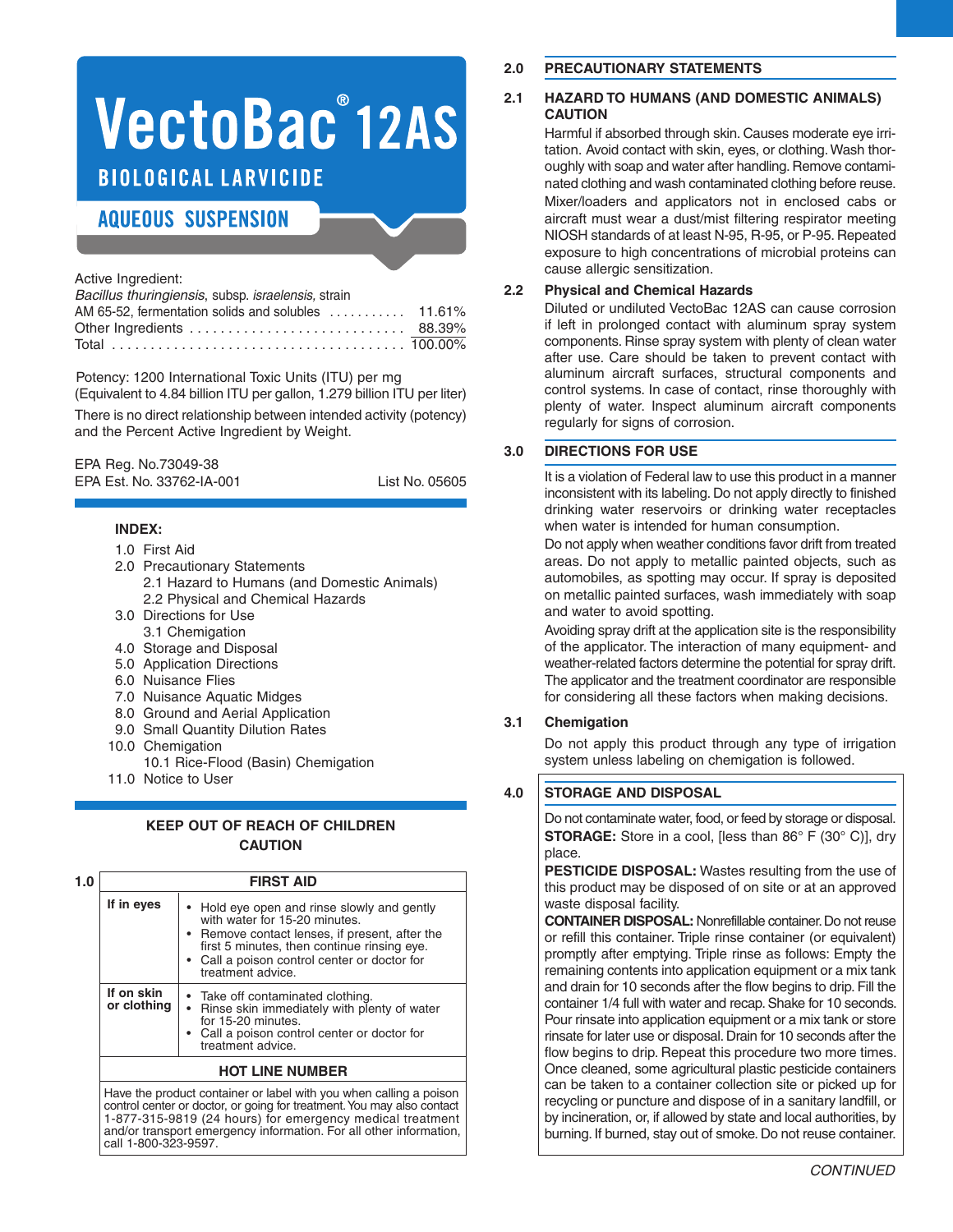#### **5.0 APPLICATION DIRECTIONS**

Do not apply when wind speed favors drift beyond the area of treatment.

| <b>Mosquito Habitat</b>                                                                                                                                                                                                                                                                            | <b>Suggested</b><br>Rate Range* |
|----------------------------------------------------------------------------------------------------------------------------------------------------------------------------------------------------------------------------------------------------------------------------------------------------|---------------------------------|
| (Such as the following examples):<br>Irrigation ditches, roadside ditches,<br>flood water, standing ponds, woodland<br>pools, snow melt pools, pastures, catch<br>basins, storm water retention areas,<br>tidal water, salt marshes and rice fields.                                               | $0.25 - 2$ pts/acres            |
| In addition, standing water containing<br>mosquito larvae, in fields growing crops<br>such as: Alfalfa, almonds, asparagus,<br>corn, cotton, dates, grapes, peaches<br>and walnuts, may be treated at the<br>recommended rates.                                                                    |                                 |
| When applying this product to standing<br>water containing mosquito larvae in<br>fields growing crops, do not apply this<br>product in a way that will contact workers<br>or other persons, either directly or through<br>drift. Only protected handlers may be in<br>the area during application. |                                 |
| Polluted water (such as sewage<br>lagoons, animal waste lagoons).                                                                                                                                                                                                                                  | $1 - 2$ pts/acre                |
| *Use higher rate range in polluted water and when late 3rd and early                                                                                                                                                                                                                               |                                 |

\*Use higher rate range in polluted water and when late 3rd and early 4th instar larvae predominate, mosquito populations are high, water is heavily polluted, and/or algae are abundant.

| <b>Blackflies Habitat</b>                                                         | <b>Suggested</b><br><b>Rate Range</b> |
|-----------------------------------------------------------------------------------|---------------------------------------|
| <b>Streams</b><br>Stream water <sup>†</sup> (= ppm) for<br>1 minute exposure time | 0.5 - 25 mg/liter                     |
| Stream water <sup>†</sup> (= ppm) for<br>10 minutes exposure time                 | 0.05 - 2.5 mg/liter                   |

†Use higher rate range when stream contains high concentration of organic materials, algae, or dense aquatic vegetation.

†Discharge is a principal factor determining carry of Bti. Use higher rate or increase volume by water dilution in low discharge rivers or streams under low volume (drought) conditions.

#### **6.0 NUISANCE FLIES**

For control of nuisance flies (*Psychoda* spp., *Chironomus* spp.) in sewage treatment facilities utilizing trickling filter systems. **APPLICATION DIRECTIONS**

| <b>Nuisance Fly Habitat</b> | <b>Suggested</b><br>Rate Range* |
|-----------------------------|---------------------------------|
| Trickling filter system of  | 10 - 20 mg/liter                |
| wastewater treatment plants | a.(0.833-1.67 ml)               |
|                             | per liter of wastewater         |
|                             | feed to the filter              |
|                             | per 30 minutes                  |
|                             |                                 |

\* Use high rate for control of *Chironomus* spp. Apply undiluted with pre-calibrated pump or other device into the wastewater feeding into the filters for a period of 30 minutes. Repeat applications as needed after 2-4 weeks. Control of *Chironomus* spp. may take up to 2 weeks.

#### **7.0 NUISANCE AQUATIC MIDGES**

For control of *Chironomine* midges (*Chironominae: Chironomini*) inhabiting shallow, manmade and natural lakes or ponds. **APPLICATION DIRECTIONS**

| <b>Nuisance Midge Habitat</b>  | <b>Suggested</b><br>Rate Range* |  |
|--------------------------------|---------------------------------|--|
| <b>Shallow Lakes and Ponds</b> | 1 gallon                        |  |
| per sewage oxidation ponds     | $(3,785.5 \text{ ml})$          |  |
| (less than acre 6 feet deep)   | per acre                        |  |

\* Apply diluted with water in total volume of 5 gallons/acre by pouring or spraying over the surface to be treated with precalibrated device. Repeat application as needed after 2-4 weeks. Control of *Chironomine* midges may take up to 2 weeks.

#### **8.0 GROUND AND AERIAL APPLICATION**

VectoBac 12AS may be applied in conventional ground or aerial application equipment with quantities of water sufficient to provide uniform coverage of the target area. The amount of water will depend on weather, spray equipment, and mosquito habitat characteristics. Do not mix more VectoBac 12AS than can be used in a 72-hour period.

For most ground spraying, apply in 5-100 gallons of water per acre using hand-pump, airblast, mist blower, etc., spray equipment.

For aerial application, VectoBac 12AS may be applied either undiluted or diluted with water. For undiluted applications, apply 0.25 to 2.0 pt/acre of VectoBac 12AS through fixed wing or helicopter aircraft equipped with either conventional boom and nozzle systems or rotary atomizers.

For diluted application, fill the mix tank or plane hopper with the desired quantity of water. Start the mechanical or hydraulic agitation to provide moderate circulation before adding the VectoBac 12AS. VectoBac 12AS suspends readily in water and will stay suspended over normal application periods. Brief recirculation may be necessary if the spray mixture has sat for several hours or longer. AVOID CONTINUOUS AGITATION OF THE SPRAY MIXTURE DURING SPRAYING.

Rinse and flush spray equipment thoroughly following each use.

For blackfly aerial applications, VectoBac 12AS can be applied undiluted via fixed wing or helicopter aircraft equipped with either conventional boom and nozzle systems or open pipes. Rate of application will be determined by the stream discharge and the required amount of VectoBac 12AS necessary to maintain a 0.5 - 25 ppm concentration in the stream water. VectoBac 12AS can also be applied diluted with similar spray equipment. Do not mix more VectoBac 12AS than can be used in a 72-hour period.

#### **9.0 SMALL QUANTITY DILUTION RATES**

**Gallons Spray Solution/Acre (Ounces Needed per Gallon of Spray)**

**VectoBac 12AS**

|          | <b>Rate in Pints</b>   |          |          |          |  |
|----------|------------------------|----------|----------|----------|--|
| Per Acre |                        | 10 Gal/A | 25 Gal/A | 50 Gal/A |  |
|          | 0.25(4 oz)             | 0.4      | 0.16     | 0.08     |  |
|          | $0.5$ $(8 \text{ oz})$ | 0.8      | 0.32     | 0.16     |  |
| 1.0      | (16 oz)                | 1.6      | 0.64     | 0.32     |  |
| 2.0      | (32 oz)                | 3.2      | 1.28     | 0.64     |  |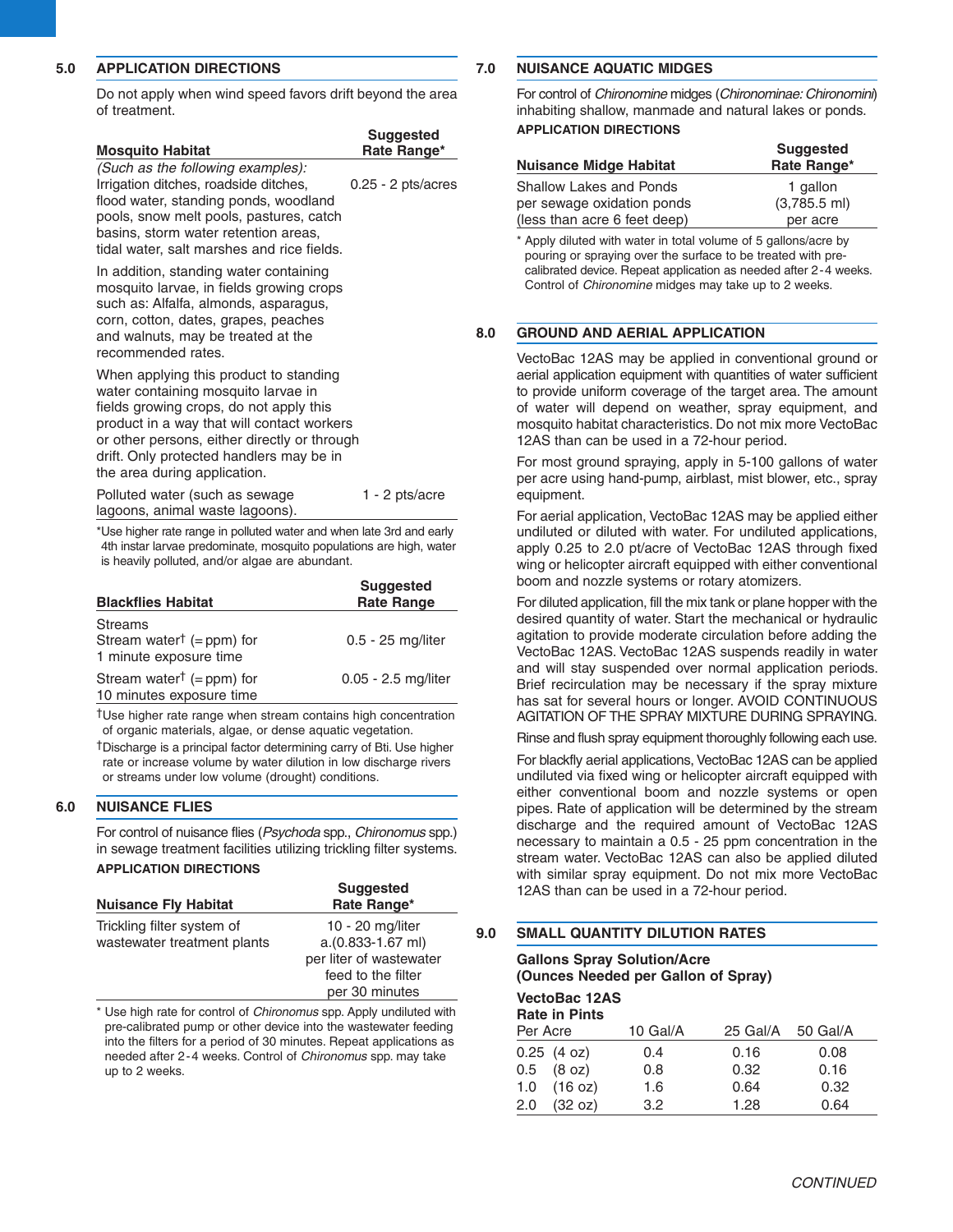#### **10.0 CHEMIGATION**

Apply this product through flood (basin) irrigation systems. Do not apply this product through any other type of irrigation system. Crop injury, lack of effectiveness, or illegal pesticide residues in the crop can result from nonuniform distribution of treated water.

If you have any questions about calibration, you should contact State Extension Service Specialists, equipment manufacturers or other experts.

A person knowledgeable of this chemigation system and responsible for its operation, or under the supervision of the responsible person, shall shut the system down and make necessary adjustments should the need arise.

#### **10.1 RICE-FLOOD (BASIN) CHEMIGATION**

Systems using a gravity flow pesticide dispensing system must meter the pesticide into the water at the head of the field and downstream of a hydraulic discontinuity such as a drop structure or weir box to decrease potential for water source contamination from backflow if water flow stops.

VectoBac 12AS is metered or dripped into rice floodwater at application stations positioned at the point of introduction (levee cut) of water into each rice field or pan. Two to three pints of VectoBac 12AS are diluted in water to a final volume of 5 gallons. The diluted solution is contained in a 5 gallon container and metered or dispersed into the irrigation water using a constant flow device at the rate of 80 ml per minute. Introduction of the solution should begin when 1/3 to 1/2 of the pan or field is covered with floodwater. Delivery of the solution should continue for a period of approximately 4-1/2 hours. Floodwater depth should not exceed 10-12 inches to prevent excessive dilution of VectoBac 12AS which could result in reduced larval kill.

Agitation is not required during the period in which the VectoBac 12AS solution is being dispersed.

Application of VectoBac 12AS into rice floodwater is not permitted using a pressurized water and pesticide injection system.

#### **11.0 NOTICE TO USER**

Seller makes no warranty, express or implied, of merchantability, fitness or otherwise concerning use of this product other than as indicated on the label. User assumes all risks of use, storage or handling not in strict accordance with accompanying directions.

VectoBac is a registered trademark of Valent BioSciences Corporation.